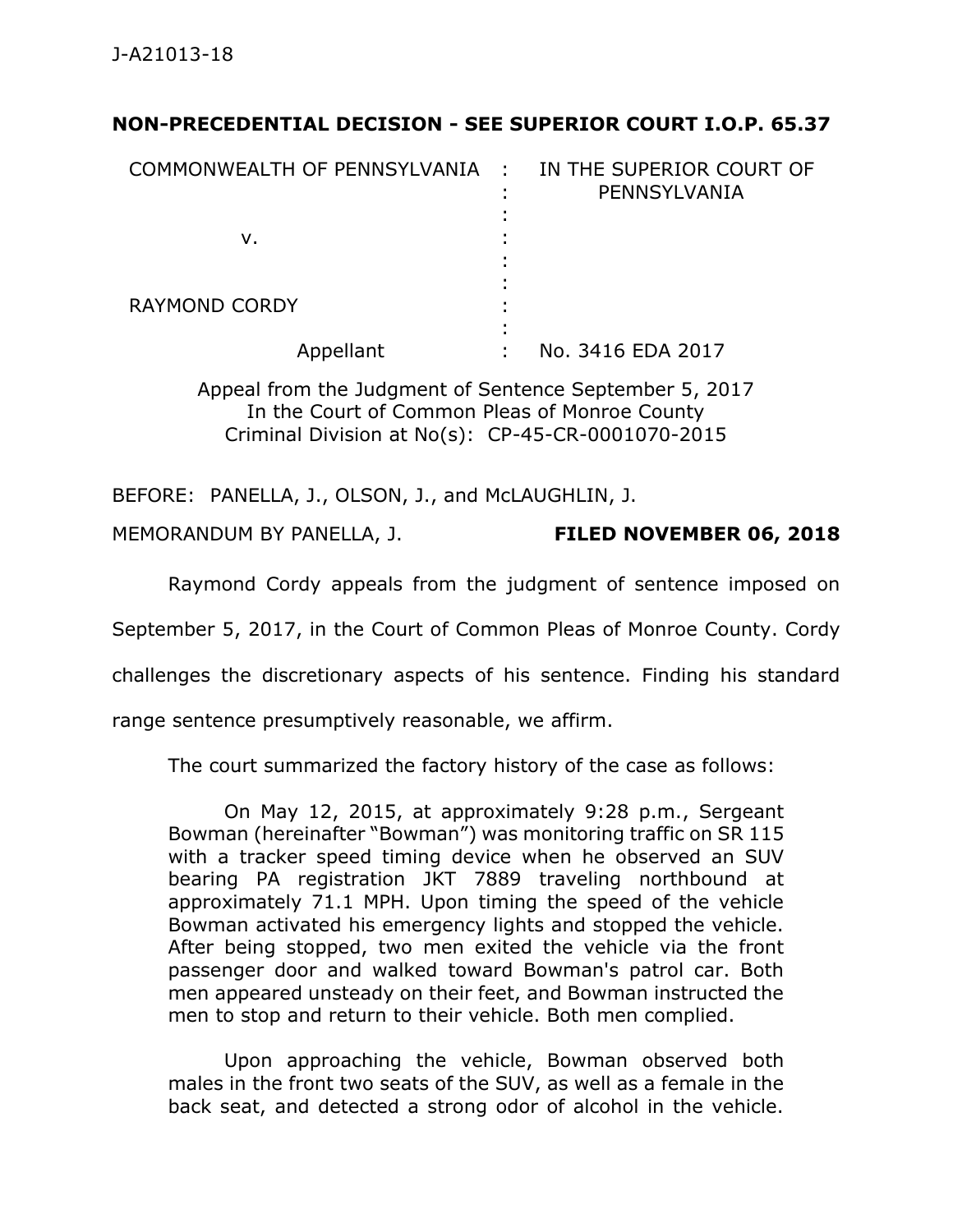Bowman inquired why the driver exited the SUV via the passenger door. The driver responded that he did not have a license. Bowman then asked why the driver was driving, to which the man responded he was driving because his friend had asked him to. Bowman asked the men if they had been drinking. Both males replied that they had each had one drink. Bowman observed both men to have glassy and watery eyes. Bowman then asked the female if she had also been drinking, to which she responded no.

At that point, Bowman requested identification from each individual. The man in the front passenger seat produced a PA license and registration identifying himself as Greg Knoble. The driver could not produce a license or any other form of identification. Bowman informed the driver he was the subject of an official investigation and requested the man's information. The man identified himself as Raymond Wilson, date of birth March 25, 1959. The female passenger identified herself as Caitlin Bums, date of birth May 13, 1983.

Bowman then returned to his patrol vehicle and requested an NCIC and drivers check on all three individuals. Bowman was advised that there was no record for Bums or Wilson. At that time, Bowman radioed Officers Papi and Bohrman and requested assistance. Upon their arrival, Officer Bohrman remained with the SUV, and Officer Papi observed Bowman as he administered sobriety tests to Wilson.

Bowman administered three field sobriety tests: the Horizontal Gaze Nystagmus, the Walk and Turn, and the Walk and Stand. Wilson failed all three tests. Wilson's eyes failed to pursue the pen during the Horizontal Gaze Nystagmus, he could not maintain his balance nor consistently walk heel to toe during the Walk and Tum, and could not maintain his balance during the Walk and Stand. After failing all three tests, Bowman placed Wilson under arrest, placed him in the rear of his patrol car, and proceeded to Femridge barracks.

At Femridge barracks, Trooper Bailey conducted a live scan resulting in a positive identification for Wilson as Raymond John Cordy. Appellant was present for the results and indicated that he had to try and get away with falsely identifying himself because he did not want a DUI on his record. A review of the live scan showed two active warrants for Appellant, the first out of Luzerne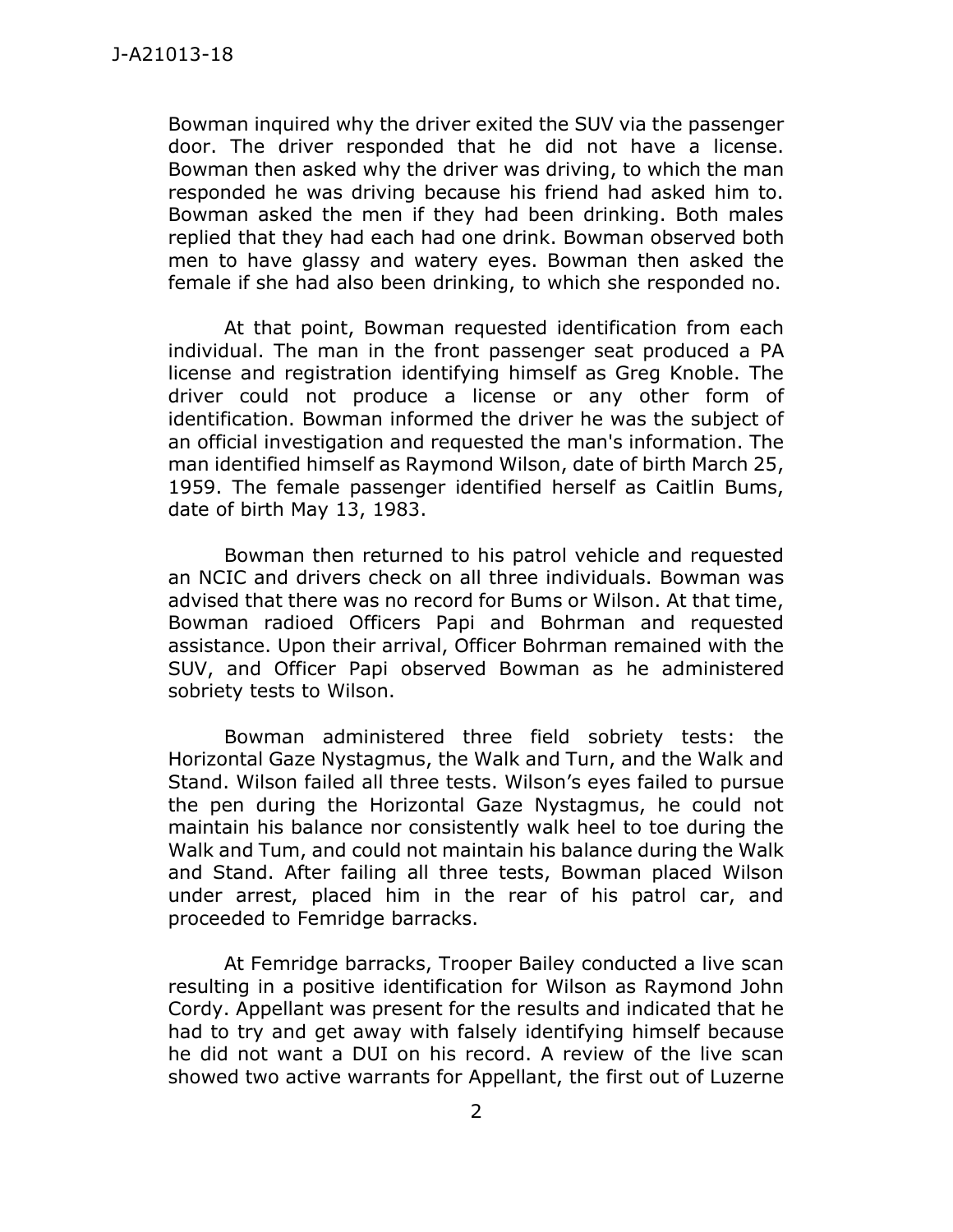County for failure to appear on a Felony 3 retail theft, and the second out of Lackawanna County for disorderly conduct and a probation violation. A check of Appellant's driver's record indicated that he has been classified as a habitual offender on two separate occasions; the first on December 12, 1984, and the second on May 26, 1993.

Trial Court Opinion, 12/9/17, at 1-3.

Cordy ultimately entered a guilty plea to driving under the influence, general impairment, 75 Pa.C.S.A. § 3802(a)(1), as a first offense, classified as an ungraded misdemeanor, and habitual offenders, 75 Pa.C.S.A. § 6503.1, graded as a misdemeanor of the second degree. Sentencing took place on September 5, 2017, during which the court had the benefit of a pre-sentence investigation ("PSI) report.

The court delayed sentencing until Cordy's records were received from a Veterans Administration hospital. The records showed that Cordy had previously been treated as an inpatient for alcohol and opioid addiction. At the time of the sentencing hearing, Cordy had made an appointment with the Veterans Administration hospital for additional treatment.

At the sentencing hearing, the Commonwealth's attorney reviewed with the trial court Cordy's extensive criminal record, including multiple DUI convictions, thirteen retail theft convictions, and four prior escape convictions. On the day the offenses at issue here were committed, Cordy was wanted on two bench warrants issued in reference to a prior conviction, and was on supervision in Lackawanna County.

3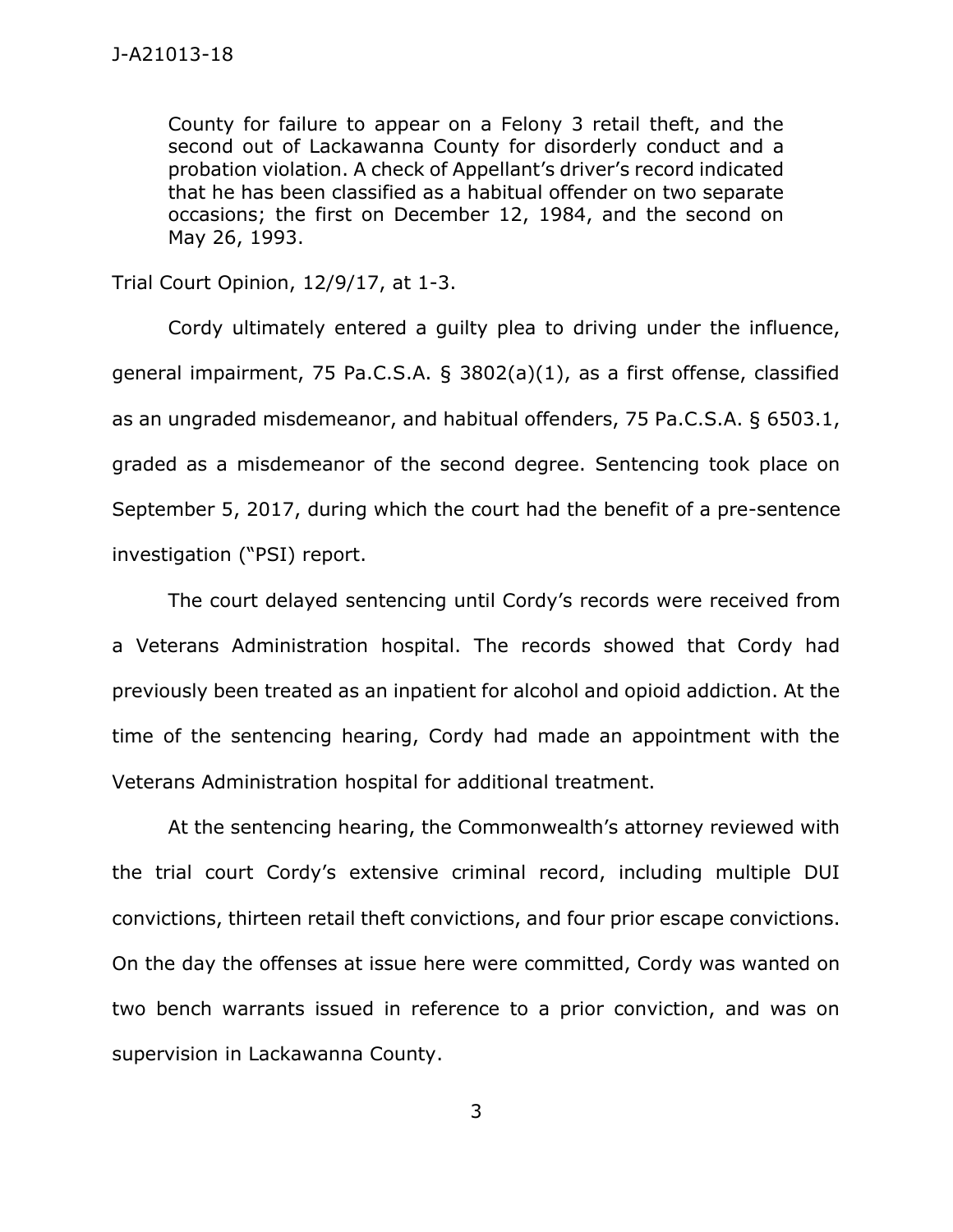Prior to imposing the sentence, the court referred to the PSI report. In addition to hearing the arguments of Cordy's counsel, the court heard extensive testimony from Cordy as to his addiction problems.

The court imposed a standard range sentence. Specifically, the court sentenced Cordy in the standard range to not less than nine nor more than twenty-three months' incarceration on the charge of Habitual Offenders, and to a concurrent term of six months' probation for the DUI charge, which was mandatory.

Following sentencing, Cordy filed a post-sentence motion, which the court denied. Cordy then filed a petition for furlough, requesting permission to participate in a residential rehabilitation program at the Department of Veterans Affairs Medical Center in Wilkes-Barre, Pennsylvania. Attached to the petition was an acceptance letter issued by the facility. The court granted the petition after a hearing and without objection by the Commonwealth. This timely appeal followed.

On appeal, Cordy solely challenges the discretionary aspects of his sentence.

Challenges to the discretionary aspects of sentencing do not entitle an appellant to review as of right. An appellant challenging the discretionary aspects of his sentence must invoke this Court's jurisdiction by satisfying a four-part test:

We conduct a four-part analysis to determine: (1) whether appellant has filed a timely notice of appeal, *see* Pa.R.A.P. 902 and 903; (2) whether the issue was properly preserved at sentencing or in a motion to reconsider and

4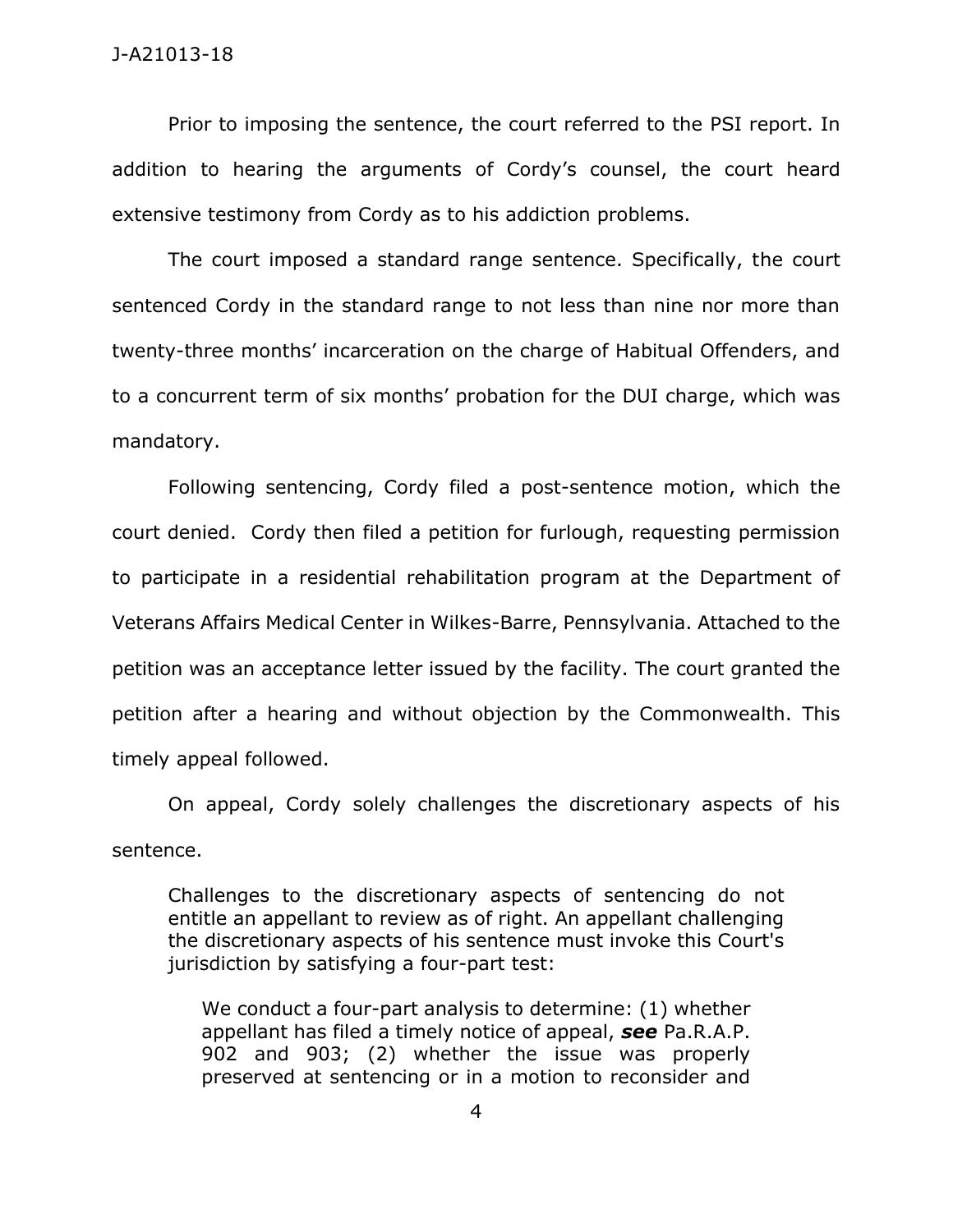modify sentence, *see* Pa.R.Crim.P. 720; (3) whether appellant's brief has a fatal defect, Pa.R.A.P. 2119(f); and (4) whether there is a substantial question that the sentence appealed from is not appropriate under the Sentencing Code, 42 Pa.C.S.A. § 9781(b).

*Commonwealth v. Griffin*, 65 A.3d 932, 935 (Pa. Super. 2013) (some internal citations omitted). Cordy has satisfied the first three requirements: he timely filed a notice of appeal, he sought reconsideration of his sentence in a post-sentence motion, and he has included a Rule 2119(f) statement in his brief to this Court. We next consider whether he has raised a substantial question for our review.

The determination of what constitutes a substantial question must be evaluated on a case-by-case basis. *Commonwealth v. Battles*, 169 A.3d 1086, 1090 (Pa. Super. 2017). "A substantial question exists only when the appellant advances a colorable argument that the sentencing judge's actions were either: (1) inconsistent with a specific provision of the Sentencing Code; or (2) contrary to the fundamental norms which underlie the sentencing process." *Commonwealth v. Foust*, 180 A.3d 416, 439 (Pa. Super. 2018) (citation omitted).

In his Rule 2119(f) statement, Cordy contends that the trial court "did not consider Mr. Cordy's legitimate mitigating factors, an error that presents a substantial question." Appellant's Brief, at 9. Cordy's allegation that his sentence is excessive due to the revocation court's failure to consider relevant sentencing criteria raises a substantial question for our review. *See*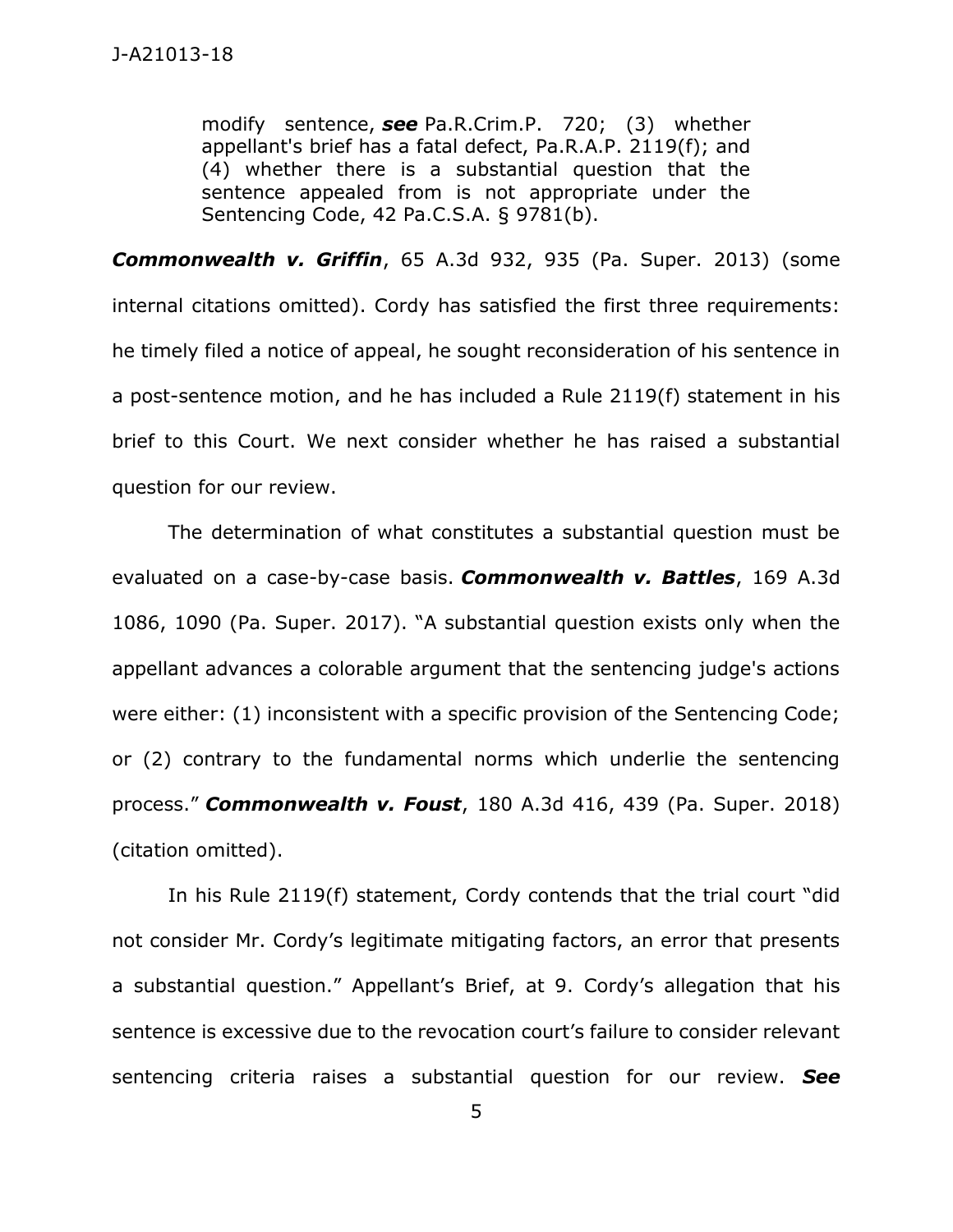*Commonwealth v. Buterbaugh*, 91 A.3d 1247, 1266 (Pa. Super. 2014) (*en banc*) ("[A]rguments that the sentencing court failed to consider the factors proffered in 42 Pa.C.S. § 9721 does present a substantial question whereas a statement that the court failed to consider facts of record, though necessarily encompassing the factors of § 9721 has been rejected.") Cordy also maintains that the court focused solely "on the seriousness of the crime without also considering other relevant criteria." Appellant's Brief, at 9. This too raises a substantial question. *See Commonwealth v. Knox*, 165 A.3d 925, 929-930 (Pa. Super. 2017). The record, however, contradicts each of these claims.

Our standard of review of a sentencing challenge is well settled:

Sentencing is a matter vested in the sound discretion of the sentencing judge, and a sentence will not be disturbed on appeal absent a manifest abuse of discretion. In this context, an abuse of discretion is not shown merely by an error in judgment. Rather, the appellant must establish, by reference to the record, that the sentencing court ignored or misapplied the law, exercised its judgment for reasons of partiality, prejudice, bias or ill will, or arrived at a manifestly unreasonable decision.

*Commonwealth v. Gonzalez*, 109 A.3d 711, 731 (Pa. Super. 2015) (citation

omitted).

Here, the court had the benefit of a PSI report. Thus, the law presumes the court was aware of and weighed relevant information regarding a defendant's character along with mitigating statutory factors. *See*

*Commonwealth v. Hallock*, 603 A.2d 612, 616 (Pa. Super. 1992) ("It would

be foolish, indeed, to take the position that if a court is in possession of the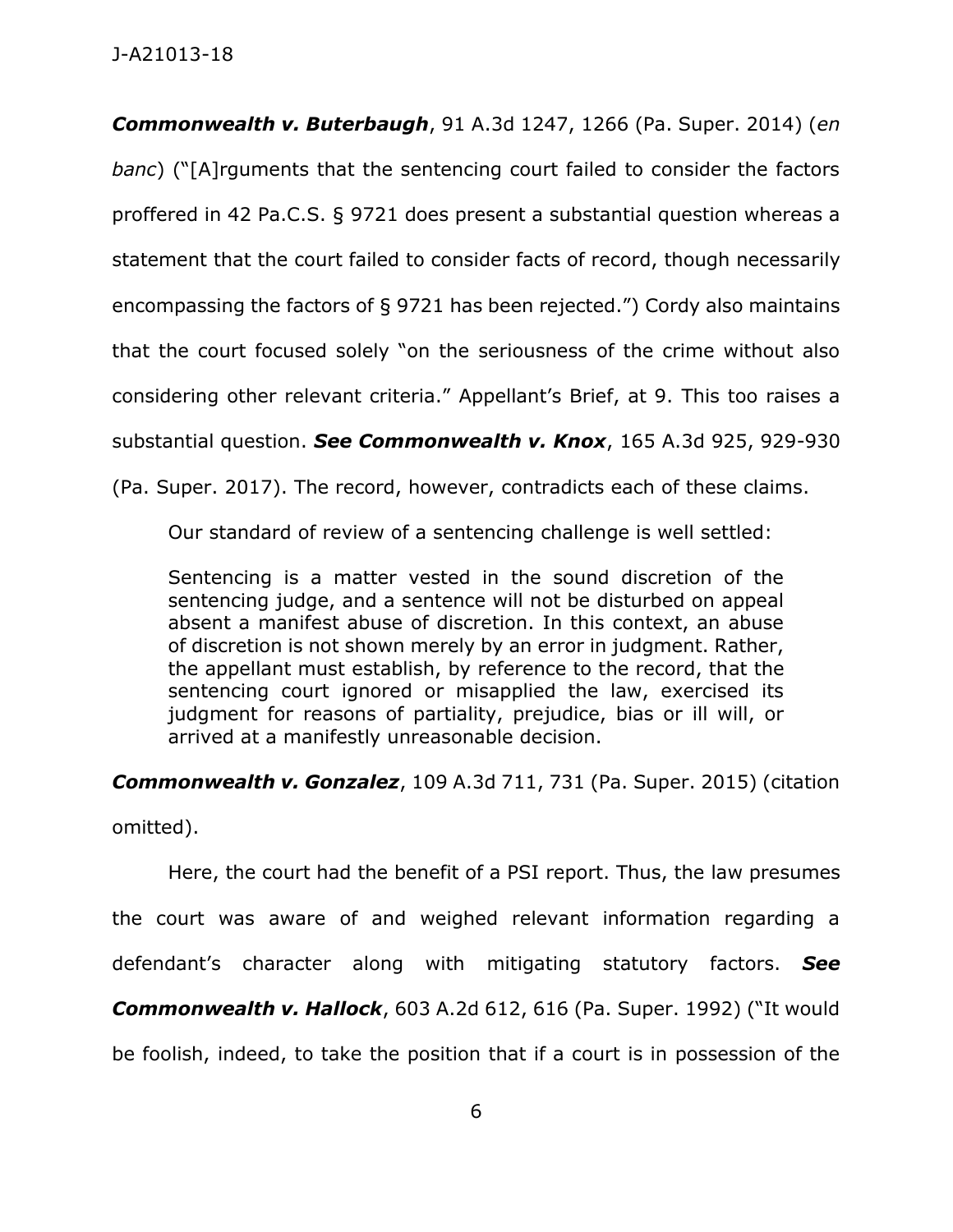## J-A21013-18

facts, it will fail to apply them to the case at hand.") *See also Commonwealth v. Tirado*, 870 A.2d 362, 368 (Pa. Super. 2005) (finding that where the sentencing court has a PSI "it is presumed that the sentencing court was aware of the relevant information regarding defendant's character and weighed those considerations along with mitigating statutory factors") (internal quotation marks omitted). Also, as noted, Cordy and his counsel were given full opportunities to speak at the sentencing hearing—and they both gave the court substantial information about Cordy's drug and alcohol addiction, his depression, the circumstances surrounding the death of his children, and his past military service.

And, as Cordy concedes, the court imposed a sentence in the standard range of the sentencing guidelines.<sup>1</sup> A standard range sentence is presumptively reasonable. *See*, *e.g.*, *Commonwealth v. Fowler*, 893 A.2d 758, 767 (Pa. Super. 2006). Thus, to succeed on this claim, Cordy has to show that "the case involves circumstances where the application of the guidelines would be clearly unreasonable[.]" 42 Pa.C.S.A. § 9781(c)(2). That is simply not the case here. The sentence is in no way excessive. Thus, Cordy's challenge to the discretionary aspects of his sentence fails.

\_\_\_\_\_\_\_\_\_\_\_\_\_\_\_\_\_\_\_\_\_\_\_\_\_\_\_\_\_\_\_\_\_\_\_\_\_\_\_\_\_\_\_\_

 $1$  As noted, the court sentenced Cordy to the mandatory probationary term for the DUI conviction.